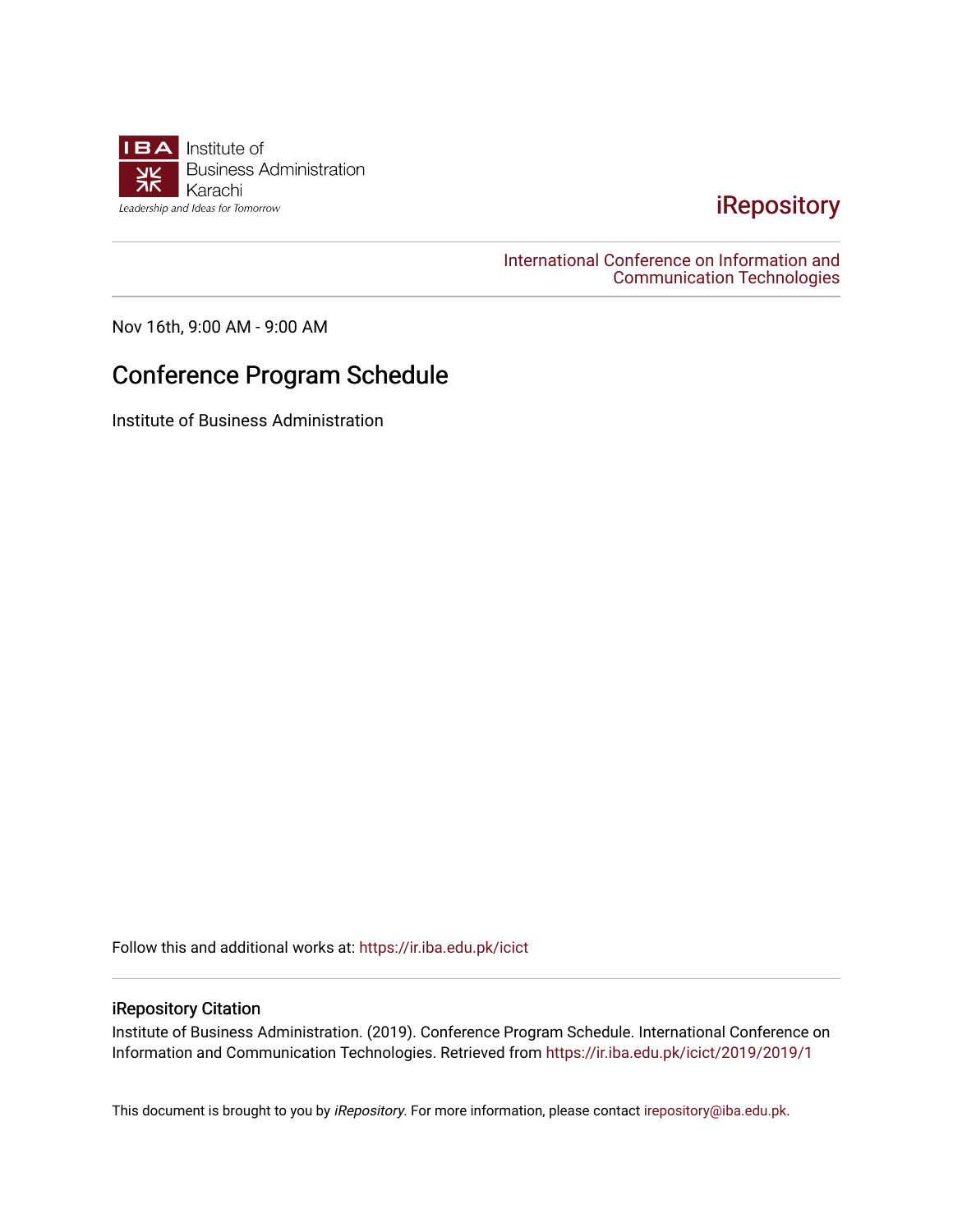| version 2.1                                                                |                                                                                                           | Nov 12 at 10:26PM                                                                                                                              |  |  |  |
|----------------------------------------------------------------------------|-----------------------------------------------------------------------------------------------------------|------------------------------------------------------------------------------------------------------------------------------------------------|--|--|--|
| Day 1 - Saturday, 16-Nov-2019                                              |                                                                                                           |                                                                                                                                                |  |  |  |
| <b>Inaugural &amp; Keynote Session I</b><br>JS Auditorium                  |                                                                                                           |                                                                                                                                                |  |  |  |
|                                                                            |                                                                                                           |                                                                                                                                                |  |  |  |
| $9:00 - 9:30$                                                              | Arrival of Delegates and Guests                                                                           |                                                                                                                                                |  |  |  |
| $9:30 - 9:35$                                                              | Tilawat                                                                                                   |                                                                                                                                                |  |  |  |
| $9:35 - 9:40$                                                              | Welcoming Remarks by Executive Director IBA                                                               |                                                                                                                                                |  |  |  |
| $9:40 - 9:45$                                                              | Overview of the conference by Chairperson CS                                                              |                                                                                                                                                |  |  |  |
| $9:45 - 10:25$                                                             | Keynote 1: Smart City solutions for developing countries                                                  | Dr. Murtaza Haider                                                                                                                             |  |  |  |
| $10:25 - 10:50$                                                            | Refreshments                                                                                              |                                                                                                                                                |  |  |  |
|                                                                            | <b>Keynote Session II</b>                                                                                 |                                                                                                                                                |  |  |  |
|                                                                            | JS Auditorium                                                                                             |                                                                                                                                                |  |  |  |
| $10:50 - 11:30$                                                            | Keynote 2: How future networks will become proactive? - Machine                                           | Dr. Muhammad Imran                                                                                                                             |  |  |  |
|                                                                            | learning to solve a pertinent engineering challenge                                                       |                                                                                                                                                |  |  |  |
| $11:30 - 12:10$                                                            | Keynote 3: Improving IoT Cellular Networks using Machine Learning                                         | Dr. Adnan Noor Mian                                                                                                                            |  |  |  |
|                                                                            | <b>Tutorial I</b>                                                                                         |                                                                                                                                                |  |  |  |
|                                                                            | Lab 3 (Aman Tower, 3rd floor)                                                                             |                                                                                                                                                |  |  |  |
|                                                                            | Dr. Bilal Khaliq                                                                                          |                                                                                                                                                |  |  |  |
| $12:15 - 1:30$                                                             | Simple to Advanced Forecasting Methods                                                                    |                                                                                                                                                |  |  |  |
|                                                                            | Application to Industry Problems                                                                          |                                                                                                                                                |  |  |  |
|                                                                            |                                                                                                           |                                                                                                                                                |  |  |  |
| $1:30 - 2:30$                                                              | Prayers / Lunch                                                                                           |                                                                                                                                                |  |  |  |
|                                                                            | Technical Papers Session I - Data Science                                                                 |                                                                                                                                                |  |  |  |
| Lecture Hall A (Aman Tower, 12th floor)<br>Session Chair: Dr Shahid Shaikh |                                                                                                           |                                                                                                                                                |  |  |  |
| 2:30-2:50                                                                  | Performance Analysis of ECG Big Data using Apache Hive and Apache Pig                                     | Mudassar Ahmad, Safina Kanwal, Marium<br>Cheema, and Muhammad Asif Habib                                                                       |  |  |  |
| $2:50 - 3:10$                                                              | TV: Trade Visualizer - An Educational Online Tool for Learning Trade                                      | Naeem Iqbal and Rizwan Mehmood                                                                                                                 |  |  |  |
| $3:10 - 3:30$                                                              | Multi-Dimension Projection For Non-Linear Data Via Spearman<br>Correlation Analysis (MD-SCA)              | Muhammad Saddam Khokhar, Keyang<br>Cheng, Misbah Ayoub, Zakria Jamali, and<br>Lubamba Kasangu Eric                                             |  |  |  |
| $3:30 - 3:50$                                                              | Citation Analysis of Research Articles (CARA)                                                             | Bilal Hayat Butt, Daniyal Faquih,<br>Muhammad Hammad, and Saad Nasir                                                                           |  |  |  |
| $3:50 - 4:10$                                                              | Android based Internet Accessible Infant Incubator                                                        | Shehla Inam, Muhammad Farrukh<br>Qureshi, Faisal Amin, Muhammad Akmal,<br>and Muhammad Ziaur Rehman                                            |  |  |  |
| Technical Papers Session II - IoT, Blockchain, & Fintech                   |                                                                                                           |                                                                                                                                                |  |  |  |
|                                                                            |                                                                                                           |                                                                                                                                                |  |  |  |
|                                                                            | Lecture Hall B (Aman Tower, 11th floor)<br>Session Chair: Dr B.S. Chowdhary                               |                                                                                                                                                |  |  |  |
|                                                                            | Blockchain based Secure Crypto-currency system with Quantum Key                                           | Muhammad Taimour Azhar, Muhammad                                                                                                               |  |  |  |
| 2:30-2:50                                                                  | <b>Distribution Protocol</b>                                                                              | Burhan Khan, and Asim-Ur-Rehman                                                                                                                |  |  |  |
| $2:50 - 3:10$                                                              | Blockchain in Public Finance and Taxation: A Systematic Review                                            | Behraj Khan and Tahir Syed                                                                                                                     |  |  |  |
|                                                                            | Positive Psychological Capital and Sustained Competitive Advantage of                                     | Wafa Khurram, Syed Khurram Jafri,                                                                                                              |  |  |  |
| $3:10 - 3:30$                                                              | Born Global SMEs: Mediating role of Transformational Leadership                                           | Muhammad Fiaz, and Amir Ikram                                                                                                                  |  |  |  |
|                                                                            | Intelligent Trash Bin (ITB) with Trash Collection Efficiency Optimization                                 | Hamza Sohail, Saif Ullah, Asim Khan,                                                                                                           |  |  |  |
| $3:30 - 3:50$                                                              | using IoT Sensing                                                                                         | Omar Bin Samin, and Maryam Omar                                                                                                                |  |  |  |
| $3:50 - 4:10$                                                              | A Comprehensive Literature Review of Data Encryption Techniques in<br>Cloud Computing and IoT Environment | Muhammad Sheraz Mehmood,<br>Muhammad Rehman Shahid, Abid Jamil,<br>Rehan Ashraf, Toqeer Mahmood, Aatif<br>Mahmood, Nadeem Ali, and Arfa Hassan |  |  |  |
| Technical Papers Session III - Computer Vision                             |                                                                                                           |                                                                                                                                                |  |  |  |
|                                                                            |                                                                                                           |                                                                                                                                                |  |  |  |
| Room C9 (Aman Tower, 3rd floor)                                            |                                                                                                           |                                                                                                                                                |  |  |  |
| Session Chair: Dr Asim Ur Rehman Khan                                      |                                                                                                           |                                                                                                                                                |  |  |  |
| 2:30-2:50                                                                  | Optical Assistance for Motor Neuron Disease (MND) Patients Using Real-<br>time Eye Tracking               | Zaryab Aslam, Aisha Zahid Junejo, Aarish<br>Memon, Ali Raza, and Juveria Aslam                                                                 |  |  |  |
| $2:50 - 3:10$                                                              | Comprehensive and Comparative Study of Drowning Detection and<br>Rescue Systems                           | Muhammad Aftab Hayat, Goutian Yang,<br>Atif Iqbal, Muhammad Mateen, and Adeel<br>Saleem                                                        |  |  |  |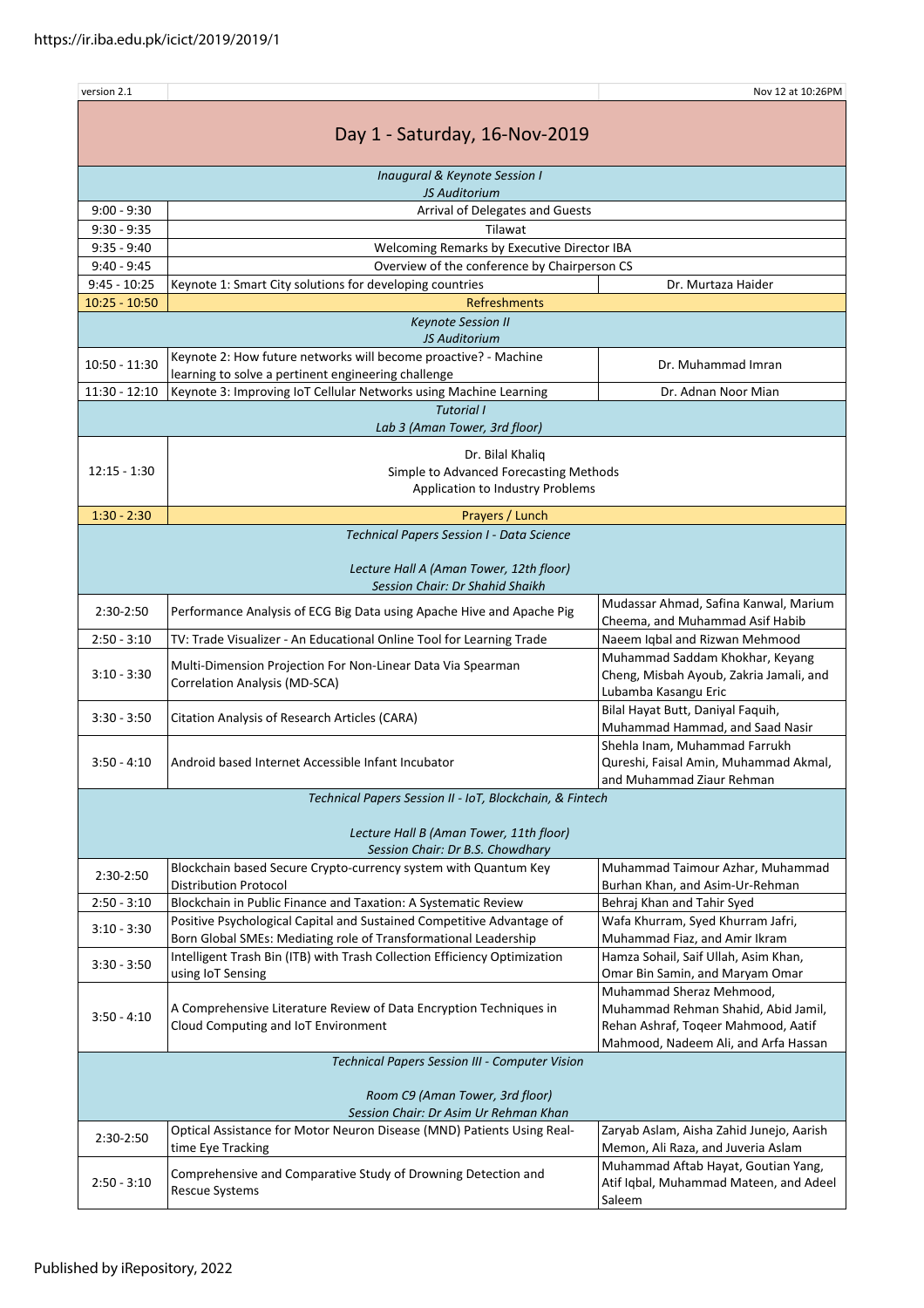| $3:10 - 3:30$                           | A Novel Image Dehazing and Assessment Method                                        | Saad bin Sami, Abdul Mugeet, and<br>Humera Tarig                                                            |  |  |
|-----------------------------------------|-------------------------------------------------------------------------------------|-------------------------------------------------------------------------------------------------------------|--|--|
| $3:30 - 3:50$                           | Automated Sorting and Grading of Agricultural Products based on Image<br>Processing | Hafiz Muhammad Tayyab Abbas, Usama<br>Shakoor, Muhammad Jaleed Khan,<br>Mushtaq Ahmed, and Khurram Khurshid |  |  |
| $3:50 - 4:10$                           | Malaria Cell Identification from Microscopic Blood Smear Images                     | Muhammad Uzair Adamjee and Sayeed<br>Ghani                                                                  |  |  |
| <b>Doctoral Consortium</b>              |                                                                                     |                                                                                                             |  |  |
| Room C10 (Aman Tower, 3rd floor)        |                                                                                     |                                                                                                             |  |  |
| $2:30 - 3:00$                           | Zarmeen Nasim                                                                       |                                                                                                             |  |  |
| $3:00 - 3:30$                           | Samreen Kazi                                                                        |                                                                                                             |  |  |
| $3:30 - 4:00$                           | Furqan Essani                                                                       |                                                                                                             |  |  |
| $4:00 - 4:30$                           | Nasir Uddin                                                                         |                                                                                                             |  |  |
| $4:30 - 5:00$                           | Afshan Ejaz                                                                         |                                                                                                             |  |  |
| <b>Tutorial II</b>                      |                                                                                     |                                                                                                             |  |  |
| Lab 3 (Aman Tower, 3rd floor)           |                                                                                     |                                                                                                             |  |  |
| $2:30 - 4:50$                           | Dr. Murtaza Haider<br>Inferring 'causal' impacts from Time Series Analysis          |                                                                                                             |  |  |
| <b>Keynote Session III</b>              |                                                                                     |                                                                                                             |  |  |
| Lecture Hall A (Aman Tower, 12th floor) |                                                                                     |                                                                                                             |  |  |
| $5:00 - 5:40$                           | Keynote 4: Whirlwind tour of decentralized finance and blockchain                   | Dr. Gus Gutoski                                                                                             |  |  |
| 5:40 PM                                 | Refreshments (11th floor, Aman Tower)                                               |                                                                                                             |  |  |
|                                         |                                                                                     |                                                                                                             |  |  |

Day 2 – Sunday, 17-Nov-2019

| <b>Keynote Session IV</b><br>Lecture Hall A (Aman Tower, 12th floor)                                                                    |                                                                                                                    |                                                                                                                     |  |  |
|-----------------------------------------------------------------------------------------------------------------------------------------|--------------------------------------------------------------------------------------------------------------------|---------------------------------------------------------------------------------------------------------------------|--|--|
| $9:30 - 10:10$                                                                                                                          | Keynote 5: Environmental sensing using WiFi signals                                                                | Dr. Momin Ayub Uppal                                                                                                |  |  |
| $10:10 - 10:50$                                                                                                                         | Keynote 6: Cyber Security Auditing and Evaluation: A Challenge for Every<br>Organization                           | Dr. Haider Abbas                                                                                                    |  |  |
| $10:50 - 11:20$                                                                                                                         | Refreshments (11th floor, Aman Tower)                                                                              |                                                                                                                     |  |  |
| Keynote Session V<br>Lecture Hall A (Aman Tower, 12th floor)                                                                            |                                                                                                                    |                                                                                                                     |  |  |
| $11:20 - 12:00$                                                                                                                         | Keynote 7: Speech over Simple Phones: The Internet of the Orals                                                    | Dr. Agha Ali Raza                                                                                                   |  |  |
| 12:00 - 12:40                                                                                                                           | Keynote 8: 3GPP-IMS Compliant End-to-End Mobile IPTV Solution for<br>4G/LTE Networks                               | Dr. Amir Qayyum                                                                                                     |  |  |
| $12:40 - 2:00$                                                                                                                          | Prayers / Lunch                                                                                                    |                                                                                                                     |  |  |
| Technical Papers Session IV - Artificial Intelligence<br>Lecture Hall A (Aman Tower, 12th floor)<br>Session Chair: Engr. Parkash Lohana |                                                                                                                    |                                                                                                                     |  |  |
| $2:00 - 2:20$                                                                                                                           | Optimal Illumination of Arbitrary Rooms Using Genetic Algorithm                                                    | Aiman Khan, Syed Sami Murtaza, and<br>Syeda Saleha Raza                                                             |  |  |
| $2:20 - 2:40$                                                                                                                           | A New Perspective towards Analysis of Human Facial Expression Using<br><b>Supervised Classification Algorithms</b> | Tahreem Iqbal and Sobia Tariq Javed                                                                                 |  |  |
| $2:40 - 3:00$                                                                                                                           | The Effect of Website Design Artifacts and Emotions on Behavioral<br>Purchase Intention in M-Commerce              | Nabeela Ashraf, CM Nadeem Faisal,<br>Sohail Jabbar, Muhammad Asif Habib,<br>Igra Kiran, and Moneeb Ahmed            |  |  |
| $3:00 - 3:20$                                                                                                                           | Skin Detection based Pornography Filtering using Adaptive Back<br><b>Propagation Neural Network</b>                | Muhammad Sajjid Farooq, Muhammad<br>Adnan Khan, Sagheer Abbas, Atifa Athar,<br>Muhammad Nadeem Ali, and Arfa Hassan |  |  |
|                                                                                                                                         |                                                                                                                    | Hira Ansari, Amsa Aijaz, Vijay Kumar,                                                                               |  |  |

Masood Junejo, Saeed Shah, Muhammad Saad, Zahid Hussain Khaskheli, Qasim Ali

Arain, and Imran Memon

3:20 - 3:40 Customizable algorithm for university timetabling and scheduling